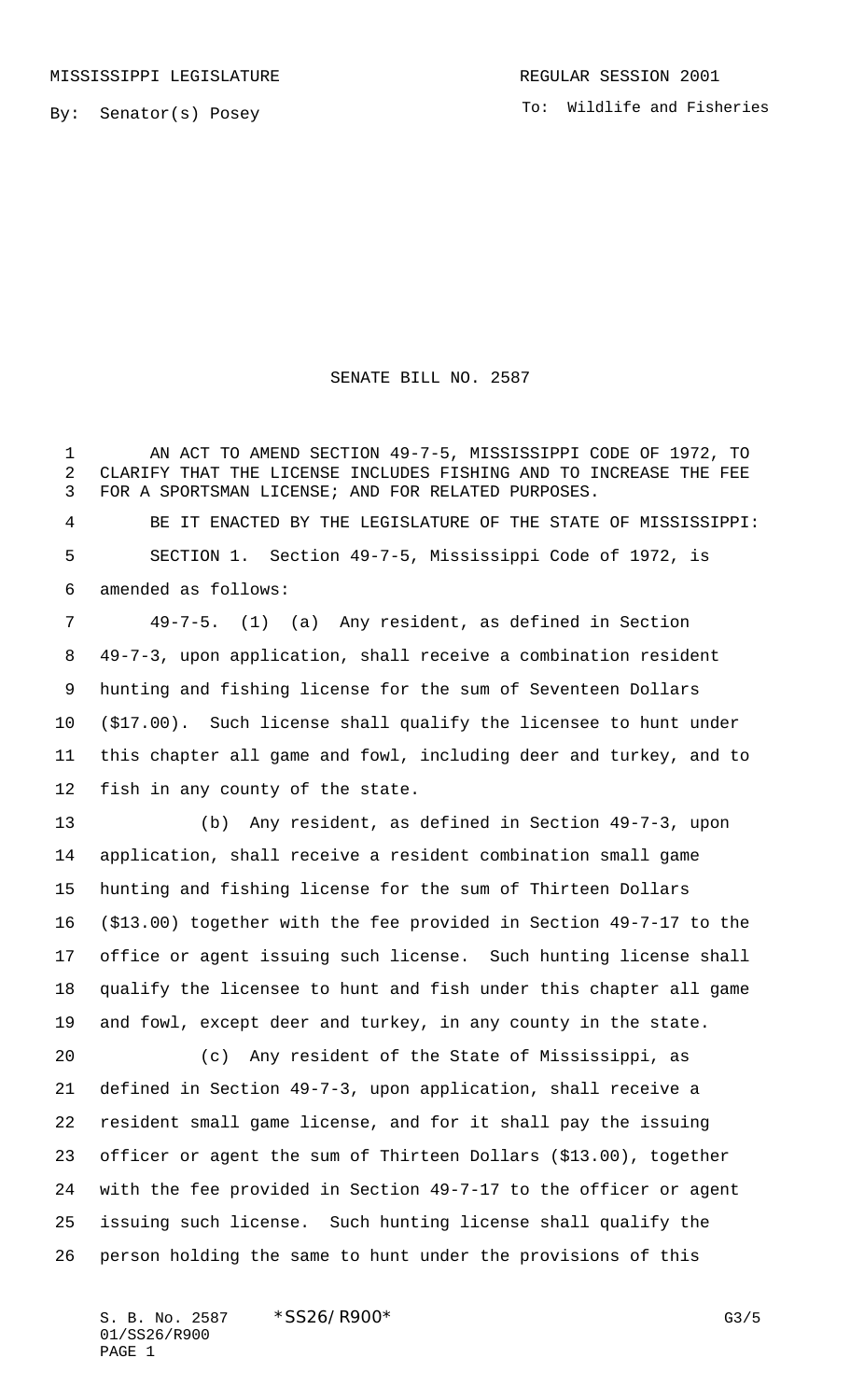chapter, and in season, all game and fowl, except deer and turkey, in any county in the state.

 (d) Any resident, as defined in Section 49-7-3, upon application, shall receive a sportsman's hunting and fishing license for the sum of Fifty Dollars (\$50.00). Such license shall qualify the licensee to hunt under this chapter all game and fowl, including deer and turkey, and to fish as provided by law, in any county in the state, and to hunt using primitive weapons and bow and arrow in the manner provided by law. The commission may notify the licensee of the expiration of his license, and the licensee may renew the license by mailing the license fee to the commission. A licensee who has not renewed the license within thirty (30) days after the expiration date shall be removed from the commission's records, and the licensee must apply to be placed on the renewal list.

 (2) (a) Any resident citizen of the State of Mississippi who has not reached the age of sixteen (16) years or who has reached the age of sixty-five (65) years, or any resident citizen who is blind, paraplegic, or a multiple amputee, or who has been adjudged by the Veterans Administration as having a total service-connected disability, or has been adjudged to be totally disabled by the Social Security Administration shall not be required to purchase or have in his possession, a hunting or fishing license while engaged in such activities. A person exempt by reason of total service-connected disability, as adjudged by the Veterans Administration or who has been adjudged to be totally disabled by the Social Security Administration or who is blind, paraplegic or a multiple amputee, shall have in their possession and on their person proof of their age, residency, disability status or other respective physical impairment while engaged in the activities of hunting or fishing.

S. B. No. 2587 \*SS26/R900\* 01/SS26/R900 PAGE 2